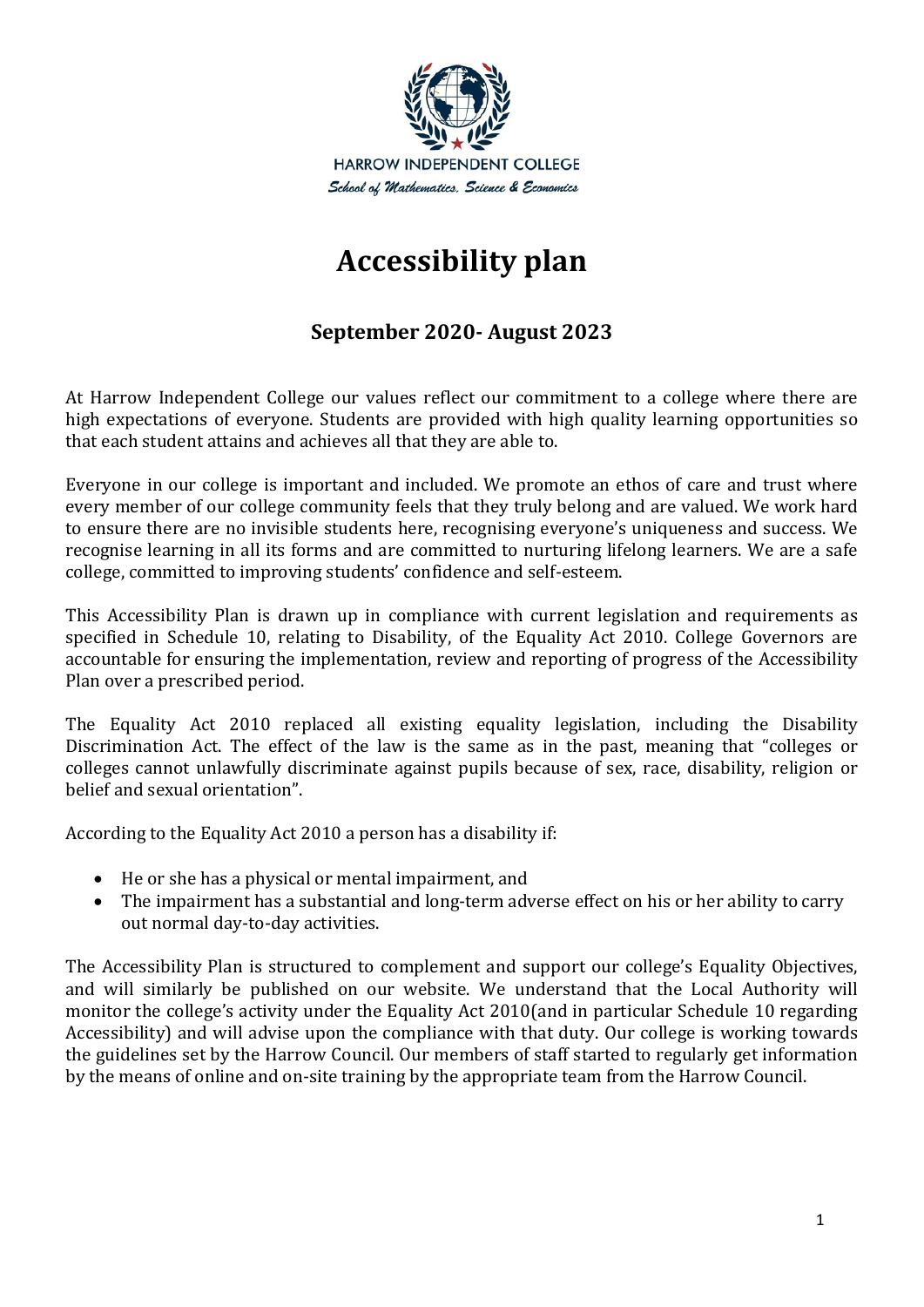#### **Objectives**

Harrow Independent College is committed to providing an environment that enables full curriculum access that values and includes all pupils, staff, parents and visitors regardless of their education, physical, sensory, social, spiritual, emotional and cultural needs. We are committed to taking positive action in the spirit of the Equality Act 2010 with regard to disability and to developing a culture of inclusion, support and awareness within the college.

The college recognises and values parent's knowledge of their child's disability and its effect on their ability to carry out everyday activities and respects the parent's and child's right to confidentiality.

The HIC Accessibility Plan shows how access is to be improved for disabled pupils, staff and visitors to the college within a given time frame and anticipating the need to make reasonable adjustments to accommodate their needs where practicable.

The Accessibility Plan contains relevant and timely actions to:-

- Increase access to the curriculum for pupils with a physical disability and/or sensory impairments, expanding the curriculum as necessary to ensure that pupils with a disability are as equally prepared for life as the able-bodied pupils; (If the college fails to do this they are in breach of their duties under the Equalities Act 2010); this covers teaching and learning and the wider curriculum of the college such as participation in after-college clubs- e.g. debating club, leisure and cultural activities or colleges visits – it also covers the provision of specialist or auxiliary aids and equipment, which may assist these pupils in accessing the curriculum within a reasonable timeframe;
- Improve and maintain access to the physical environment of the college, adding specialist facilities as necessary – this covers improvements to the physical environment of the college and physical aids to access education within a reasonable timeframe;
- Improve the delivery of written information to pupils, staff, parents and visitors with disabilities; examples might include hand-outs, timetables, textbooks and information about the college and college events; the information should be made available in various preferred formats within a reasonable timeframe.

The HIC Accessibility Plan relates to the key aspects of physical environment, curriculum and written information.

Whole college training will recognise the need to continue raising awareness for staff and governors on equality issues with reference to the Equality Act2010.

This Accessibility Plan should be read in conjunction with the following college policies, strategies and documents:

- Behavior Management Policy (staff and Student)
- Curriculum Policies
- Fire Safety Procedures
- Health & Safety Policy
- Equal Opportunity Policy (Including SEN learners)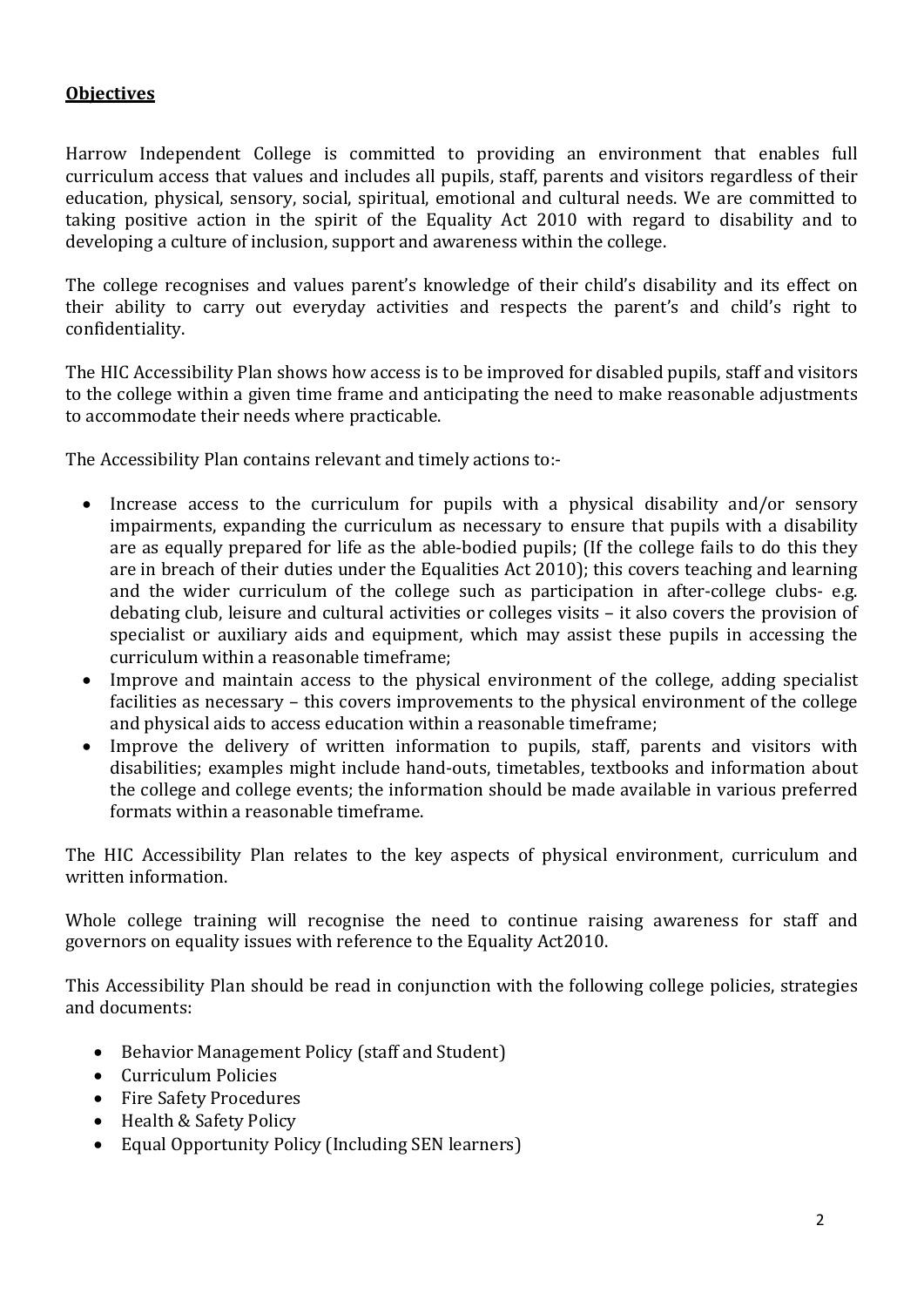The Accessibility Plan for physical accessibility relates to the Access Audit of the College, which remains the responsibility of the governing body. It may not be feasible to undertake all of the works during the life of this accessibility plan and therefore some items will roll forward into subsequent plans. An accessibility audit will be completed by the college prior to the end of each period covering this plan in order to inform the development of a new Accessibility Plan for the ongoing period. Also, the London Borough of Harrow has a policy, 'access to all' and hence the college existing plan is not in breach of the policy. The approval has been granted by the Harrow Council in September 2010 and followed by July 2014 and March 2016.

Equality Impact Assessments will be undertaken as and when college policies are reviewed. The terms of reference for all governors' committees will include the need to consider Equality and Diversity issues as required by the Equality Act2010.

The Accessibility Plan will be published on the college website.

The Accessibility Plan will be monitored through the Senior Management Team and the Governors.

The Accessibility Plan may be monitored by Ofsted during inspection processes in relation to Schedule 10 of the Equality Act 2010.

Approved:

Date :  $\frac{1}{\sqrt{1-\frac{1}{2}}}\left\vert \frac{1}{2}\right\rangle$ 

It is a requirement that the college's accessibility plan is resourced, implemented, reviewed and revised as necessary and reported on annually. Attached is a set of action plans showing how the college will address the priorities identified in the plan.

The priorities for the Accessibility Plan for our college were identified by:

| <b>The Governing Body</b>             | (Interim) | $\sim$ | <b>Ms. Angela V Hart</b>  |
|---------------------------------------|-----------|--------|---------------------------|
| <b>Principal/Site Manager College</b> |           | $\sim$ | Mr. Kandiah Kandeepan     |
| <b>Management Consultant</b>          |           | ۰      | <b>Mrs. Ritu Tripathy</b> |

**A plan of the college buildings showing areas of accessibility is shown below**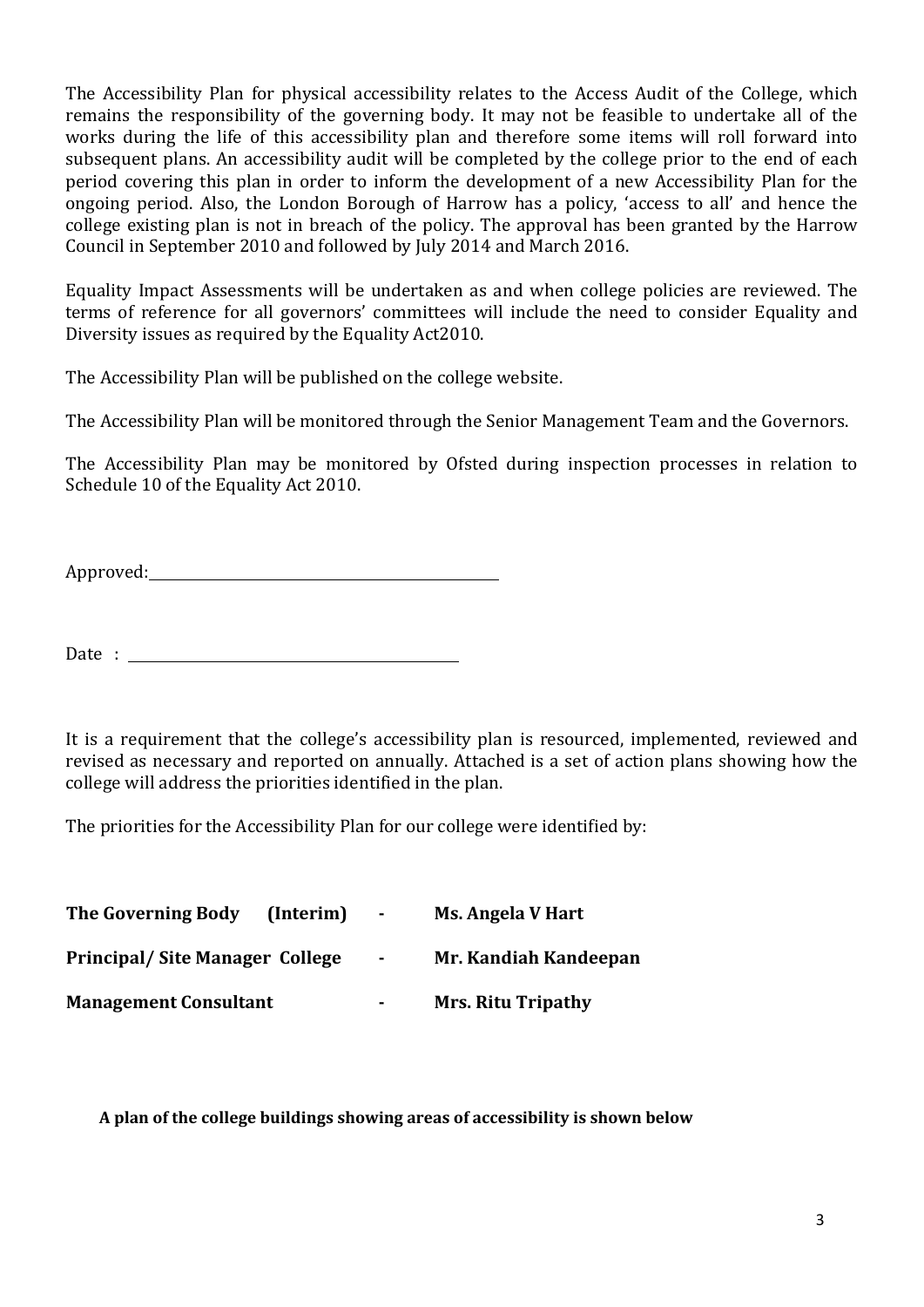## **Harrow Independent College**

## **ACCESSIBILITY PLAN**

An Access Audit was carried out by the HT and SMT in January 2017 and September 2020.

#### **A number of recommendations were made as follows:**

| <b>Access Report Ref.</b> | Item                          | <b>Timescale</b><br><b>Activity</b>                                |                   | Cost    |
|---------------------------|-------------------------------|--------------------------------------------------------------------|-------------------|---------|
| 1.                        | External Steps - 310 entrance | Ramp at the front                                                  | 1st February 2018 | £150.00 |
| 2.                        | <b>Stairs</b>                 | Changing carpet /Vinyl                                             | <b>July 2019</b>  |         |
| 3.                        | Wheelchair access to LRC      | Positioning the tables such<br>a way that more room for<br>turning | <b>July 2018</b>  | £0.00   |
| 4.                        | Fire Exit Door                | Remove all the stored<br>items and a cupboard                      | <b>July 2018</b>  | £0.00   |
| 5.                        | Reinforcement to the<br>joist | The noise comes while<br>walking so better to check<br>and repair  | <b>July 2018</b>  | £200.00 |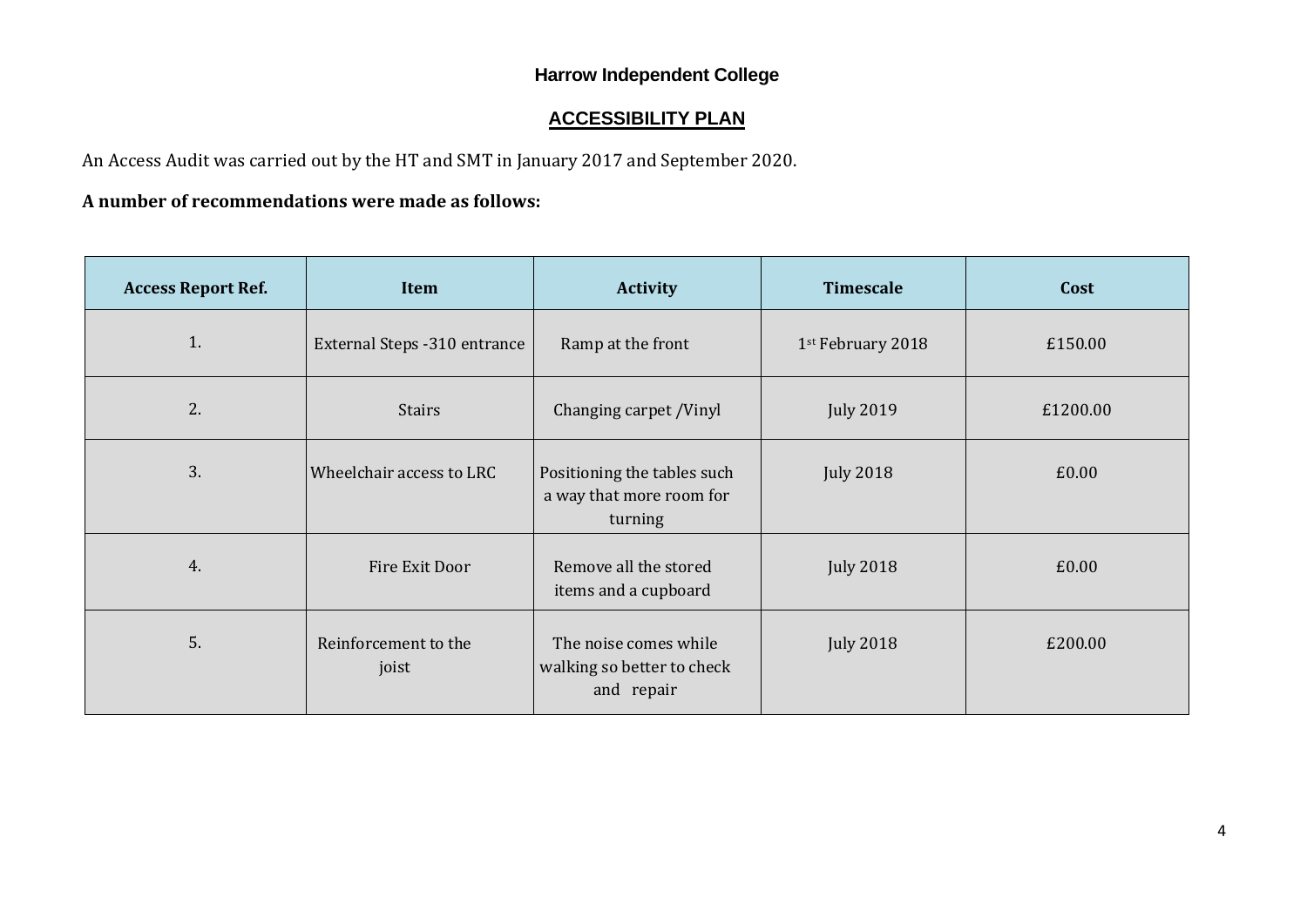## **Harrow Independent College**

## **ACCESSIBILITY PLAN**

## **Schedule 21: Action Plan A – Improving Physical Access**

| <b>Ref</b> | <b>Question</b>                               | <b>Recommendations</b>                                                                   | <b>Timescales</b> | <b>Priority</b> | Cost | <b>Date Completed</b> |
|------------|-----------------------------------------------|------------------------------------------------------------------------------------------|-------------------|-----------------|------|-----------------------|
| π.         | Corridor                                      | Keep corridors clear from<br>obstructions.                                               | Immediate         | High            | None | Ongoing               |
| 2.         | Wheelchair access to<br>main college building | Enable wheelchair users to<br>access the rooms                                           | Immediate         | Medium          | None | Ongoing               |
| 3.         | Disabled Toilet                               | Keep a small vanity unit (lockable)<br>- Storage of cleaning materials and<br>toiletries | <b>July 2018</b>  | Low             | £200 | September 2020        |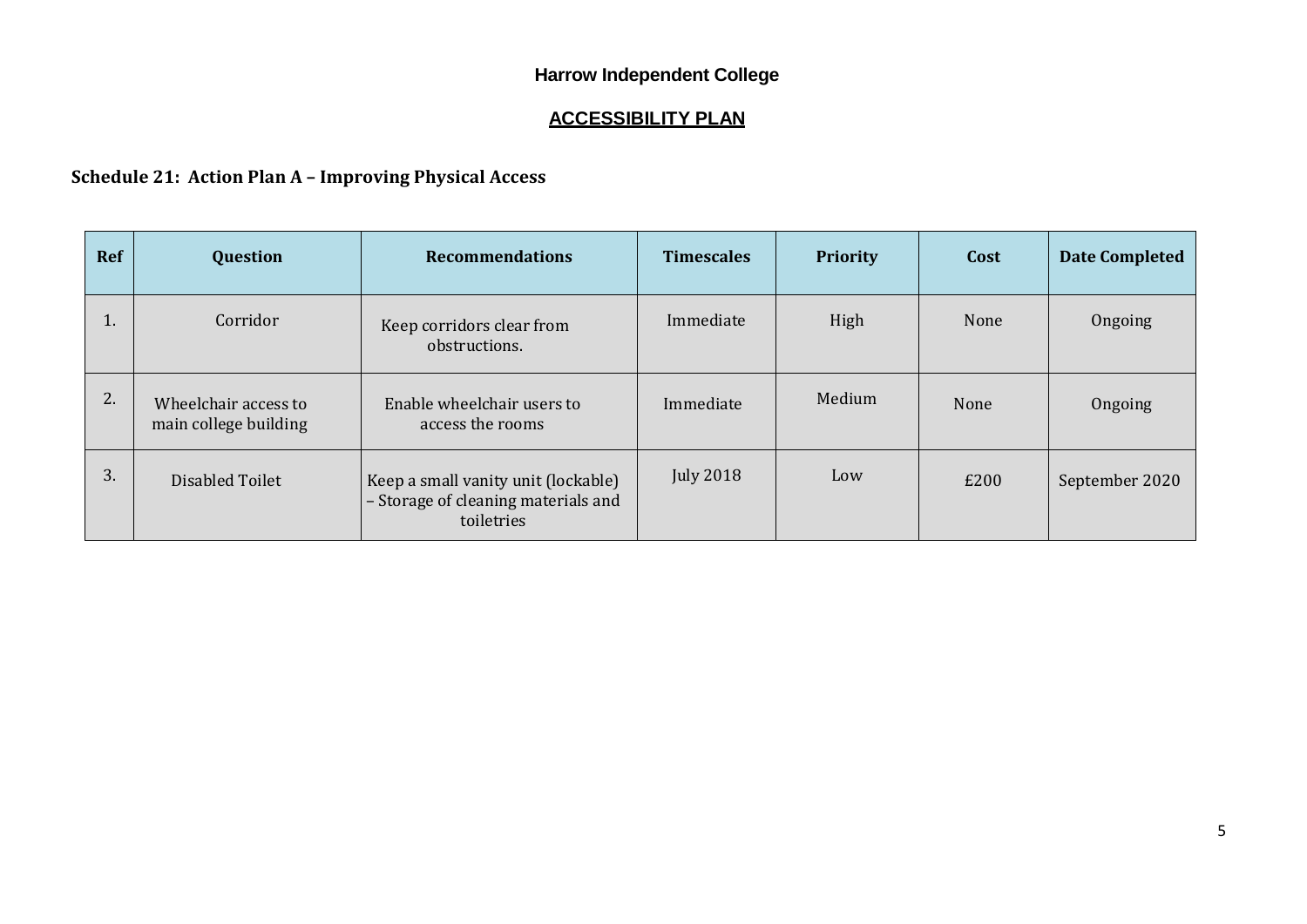# **ACCESSIBILITY PLAN**

## **Schedule 22: Action Plan B – Improving Curriculum Access**

| <b>Ref</b>     | <b>Question</b>                                                                                                                      | <b>Recommendations</b>                                                                                                                                     | <b>Timescale</b>                                               | <b>Priority</b> | Cost                                                                          | <b>Date Completed</b> |
|----------------|--------------------------------------------------------------------------------------------------------------------------------------|------------------------------------------------------------------------------------------------------------------------------------------------------------|----------------------------------------------------------------|-----------------|-------------------------------------------------------------------------------|-----------------------|
| 1.             | Differentiation in<br>Teaching                                                                                                       | SMT to monitor quality of<br>differentiation and provision for<br>SEN pupils.                                                                              | <b>Summer Term</b><br>2020                                     | Medium          | SMT to<br>release costs                                                       | September 2020        |
| 2.             | Classrooms are organised to<br>promote the participation<br>and independence of all<br>pupils                                        | Year Head for Inclusion to carry<br>out an audit of resources to ensure<br>that lessons are planned to meet<br>the needs of all pupils in the class.       | Summer Term<br>2020                                            | Low             | Possible resource<br>implications<br>where gaps are<br>identified             | September 2020        |
| 3.             | Staff training in the<br>production,<br>implementation and<br>review of Provision<br>maps and IPMs and<br>monitoring systems.        | Principal for<br>Inclusion to deliver staff<br>training to teaching staff.                                                                                 | Ongoing                                                        | High            | Not applicable                                                                | September 2020        |
| $\overline{4}$ | Staff training in supporting<br>pupils with SEN - focus on<br>key areas of need within the<br>college: SLCN, SPLD, ASD,<br>Dyspraxia | Principal for<br>Inclusion and Specialist TA to<br>deliver training where possible.<br>Identify gaps in knowledge and<br>seek external advice if necessary | Autumn and<br><b>Spring Term</b><br>2020-21<br>$\&$<br>2021-22 | High            | <b>CPD</b> for AH<br>and Specialist<br><b>TA External</b><br>specialist costs |                       |